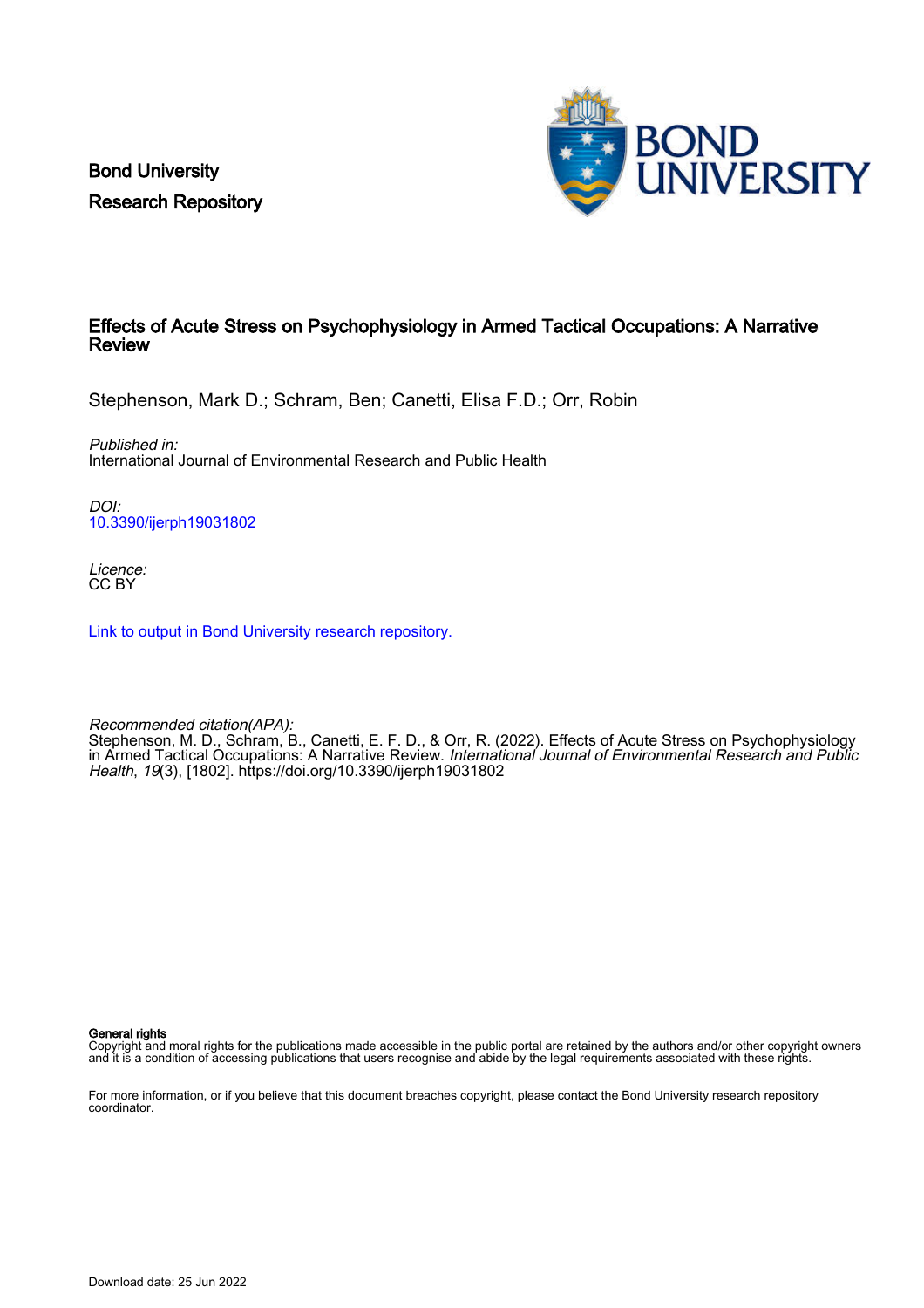



# *Review* **Effects of Acute Stress on Psychophysiology in Armed Tactical Occupations: A Narrative Review**

**Mark D. Stephenson 1,2,\*, Ben Schram 1,2 [,](https://orcid.org/0000-0002-1865-0488) Elisa F. D. Canetti 1,[2](https://orcid.org/0000-0002-8358-398X) and Robin Orr 1,[2](https://orcid.org/0000-0001-8297-8288)**

- <sup>1</sup> Faculty Health Science and Medicine, Bond University, Robina 4226, Australia; bschram@bond.edu.au (B.S.); ecanetti@bond.edu.au (E.F.D.C.); rorr@bond.edu.au (R.O.)
- <sup>2</sup> Tactical Research Unit, Bond University, Robina 4226, Australia
	- **\*** Correspondence: mark.stephenson@student.bond.edu.au

**Abstract:** The ability to perform under extreme pressure is one of the most sought-after qualities in both sports and tactical (military, law enforcement, fire, and rescue, etc.) occupations. While tactical performance relies on both physical and mental capabilities to achieve a desired outcome, it is often hampered by the stressful environments in which these personnel work. The acute stress experienced by tactical personnel can interfere with occupational performance, impacting both physical execution of tasks and decision-making. This narrative review discusses the implications of acute stress on the psychophysiology and physical performance of personnel serving in armed tactical occupations.

**Keywords:** arousal; performance; pressure; stress response



**Citation:** Stephenson, M.D.; Schram, B.; Canetti, E.F.D.; Orr, R. Effects of Acute Stress on Psychophysiology in Armed Tactical Occupations: A Narrative Review. *Int. J. Environ. Res. Public Health* **2022**, *19*, 1802. [https://](https://doi.org/10.3390/ijerph19031802) [doi.org/10.3390/ijerph19031802](https://doi.org/10.3390/ijerph19031802)

Academic Editor: Vicente Javier Clemente Suárez

Received: 24 December 2021 Accepted: 1 February 2022 Published: 5 February 2022

**Publisher's Note:** MDPI stays neutral with regard to jurisdictional claims in published maps and institutional affiliations.



**Copyright:** © 2022 by the authors. Licensee MDPI, Basel, Switzerland. This article is an open access article distributed under the terms and conditions of the Creative Commons Attribution (CC BY) license [\(https://](https://creativecommons.org/licenses/by/4.0/) [creativecommons.org/licenses/by/](https://creativecommons.org/licenses/by/4.0/)  $4.0/$ ).

# **1. Introduction**

One of the most sought-after qualities in armed tactical occupations (military and law enforcement) is the ability to perform in stressful situations and under stressful conditions [\[1,](#page-7-0)[2\]](#page-7-1). Armed occupations in the tactical field often require individuals to apply technical and tactical skills to difficult tasks where the outcomes could have extreme consequences [\[2](#page-7-1)[,3\]](#page-7-2). The high pressures experienced by personnel serving in tactical occupations requires the ability to perform tasks in the presence of high physiological arousal and psychological stress [\[2,](#page-7-1)[4,](#page-7-3)[5\]](#page-7-4). Both military and law enforcement personnel often face an occupational environment that is influenced by sociopolitical opinions, media, public perception, and the threat of daily violent encounters, all of which accumulate into occupational stress [\[3,](#page-7-2)[6,](#page-7-5)[7\]](#page-7-6).

Tactical occupations, in general, are charged with public safety and have the responsibility to protect citizens and their property  $[8-12]$  $[8-12]$ . For those in armed tactical occupations, meeting this responsibility sees personnel at every level of military and law enforcement exposed to the chronic stressors associated with physical harm, social unrest, shiftwork, and in many cases, lack of organizational resources [\[13](#page-7-9)[,14\]](#page-7-10). In law enforcement, these stressors are concomitant to those faced in general duty policing activities such as effecting an arrest, crowd control, and attending domestic disturbances [\[10\]](#page-7-11). Military special operation forces (SOF) or law enforcement special response teams (SRT) or special weapons and tactics (SWAT) teams are further exposed to higher-risk situations, often involving life and death decisions [\[15\]](#page-7-12). These stressors can be further compounded by the media's messaging of specific incidents, influencing the public's view of security forces or law enforcement and their actions [\[6\]](#page-7-5). In law enforcement, personnel are professionally trained in their response to deadly force, most notably when it is perceived to be life threatening to the public or themselves, and any misperceptions can have catastrophic effects [\[16\]](#page-7-13). However, this constant threat of violence, lack of public support, and exposure to tragic events influences the state of vigilance that a police officer is constantly under [\[13\]](#page-7-9).

Like law enforcement, military security or combatant operations involve a high level of uncertainty and require immediate and appropriate action in an acute crisis situation [\[17](#page-7-14)[,18\]](#page-7-15).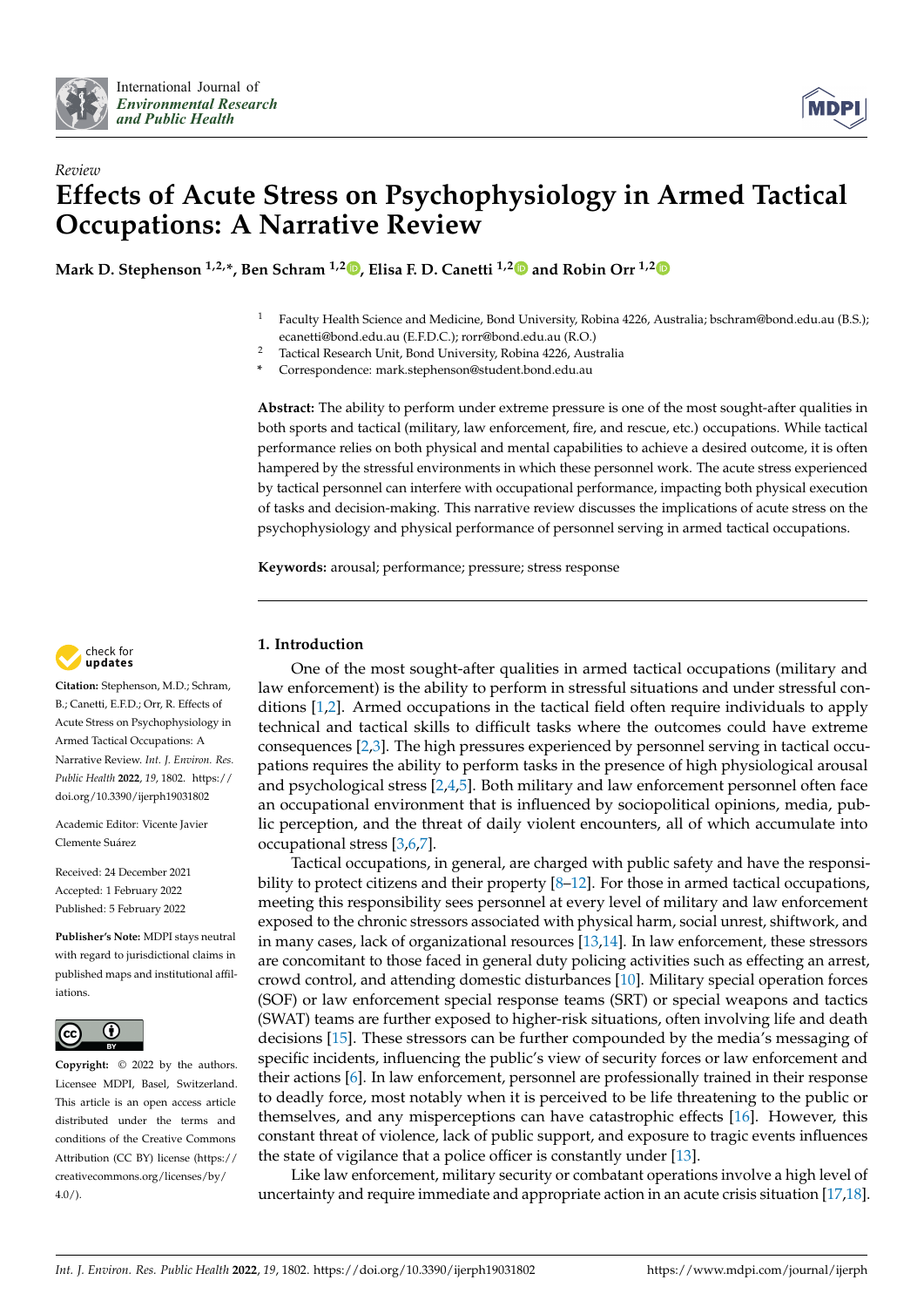The enduring deployments and unpredictability of direct action creates a high stress environment, significantly increasing the demand of cognitive resources from soldiers, placing them at a greater risk of errors and mishaps in the field [\[18](#page-7-15)[,19\]](#page-7-16). This increase in cognitive demand can influence combat performance, resulting in poorer strategic decision-making and decreases in shooting accuracy [\[20\]](#page-7-17). Military personnel must be able to perform multiple tasks simultaneously or in concert with other soldiers (e.g., a combat medic performing first aid while infantry soldiers are engaged in combat) while under high levels of physical and mental strain, which influences decision-making as well as fine motor function [\[21\]](#page-7-18).

The impact of pressure (time, urgency, or outcome) on skill-based tasks can be both beneficial and detrimental to performance. Such impact is dependent on the circumstances related to the situation (e.g., social environment) as well as the performer's association with the task being executed [\[22\]](#page-7-19). Acute stress that is brought upon by a sense of urgency or a consequential outcome greatly influences performance [\[23\]](#page-8-0). As such, it can result from the desire of an individual to perform at their best, especially where high level performance is deemed critical to desired outcomes (e.g., life-threatening emergencies) [\[24\]](#page-8-1). These stress-induced anxieties can result in shifting attention to worries of outcome and thereby impede performance [\[3,](#page-7-2)[23\]](#page-8-0).

Critical situations can impact the individual's perception of external factors (threat, social unrest, time, etc.), which elicits an emotional condition deemed unpleasant or "toxic" [\[25,](#page-8-2)[26\]](#page-8-3) and is only manageable when the resources are available for modulation, either through downregulation or upregulation of the response [\[26\]](#page-8-3). The use of breath work to assist in this modulation has been very popular as one of those resources available due to its ease of implementation and skill [\[27](#page-8-4)[–29\]](#page-8-5). Breathing techniques such as diaphragmatic breathing, tactical breathing, or box breathing are more popular with tactical personnel [\[29\]](#page-8-5).

Performance in high pressured situations is relevant in tactical occupations and can have great social, political, and moral implications based on their outcome [\[22\]](#page-7-19). Understanding the relationship between acute stress and performance, as well as the mechanisms behind the stress response, is critical to employing effective interventions and strategies to help regulate the effects. Thus, the purpose of this narrative review was to (1) review the underlying concepts of stress and the stress response and (2) review the concepts of performing under pressure from a skill task perspective.

### **2. Defining Stress**

Armed professionals are exposed to a myriad of stressors while performing their normal duties. Of particular concern are those encounters that require use of force or life and death decisions in which immediate, unplanned action is required. These lifethreatening encounters require an immediate and appropriate action, avoiding unintended consequences (e.g., loss of life) [\[8](#page-7-7)[–10](#page-7-11)[,24\]](#page-8-1). Stress among armed tactical professionals can be in many forms, such as accumulative stress, public perception, social, environmental, and threat [\[3](#page-7-2)[,6](#page-7-5)[,7](#page-7-6)[,13](#page-7-9)[,14\]](#page-7-10).

Hans Selye originally used the term "stress" in the 1930s to describe circumstances where an organism does not respond appropriately to a physical challenge [\[30\]](#page-8-6). Selye goes on to describe this adaptation process, the "General Adaptation Syndrome", as occurring when an organism adapts to stressors, both physically and psychologically [\[31\]](#page-8-7). A more modern interpretation of stress is all-encompassing of life's stressful events, chronic and acute stress experiences, occupational stress, and the psychological and physiological stress reactions [\[32\]](#page-8-8). Stress implies that there is a disruption to the otherwise normal environment or an imbalance [\[32](#page-8-8)[–35\]](#page-8-9), resulting in an emotional response leading to physiological and psychological hardship [\[36\]](#page-8-10). Stress, being a non-specific response to a stressor [\[31\]](#page-8-7), is also relative to the individual's perception of what is deemed a "stressor" [\[32\]](#page-8-8) and is therefore also a non-specific threat or danger [\[31\]](#page-8-7). Stressful experiences can be classified as "good", "tolerable", or "toxic". This classification is relative to the individual's ability to control or modulate the stress response and is dependent on the availability of resources to manage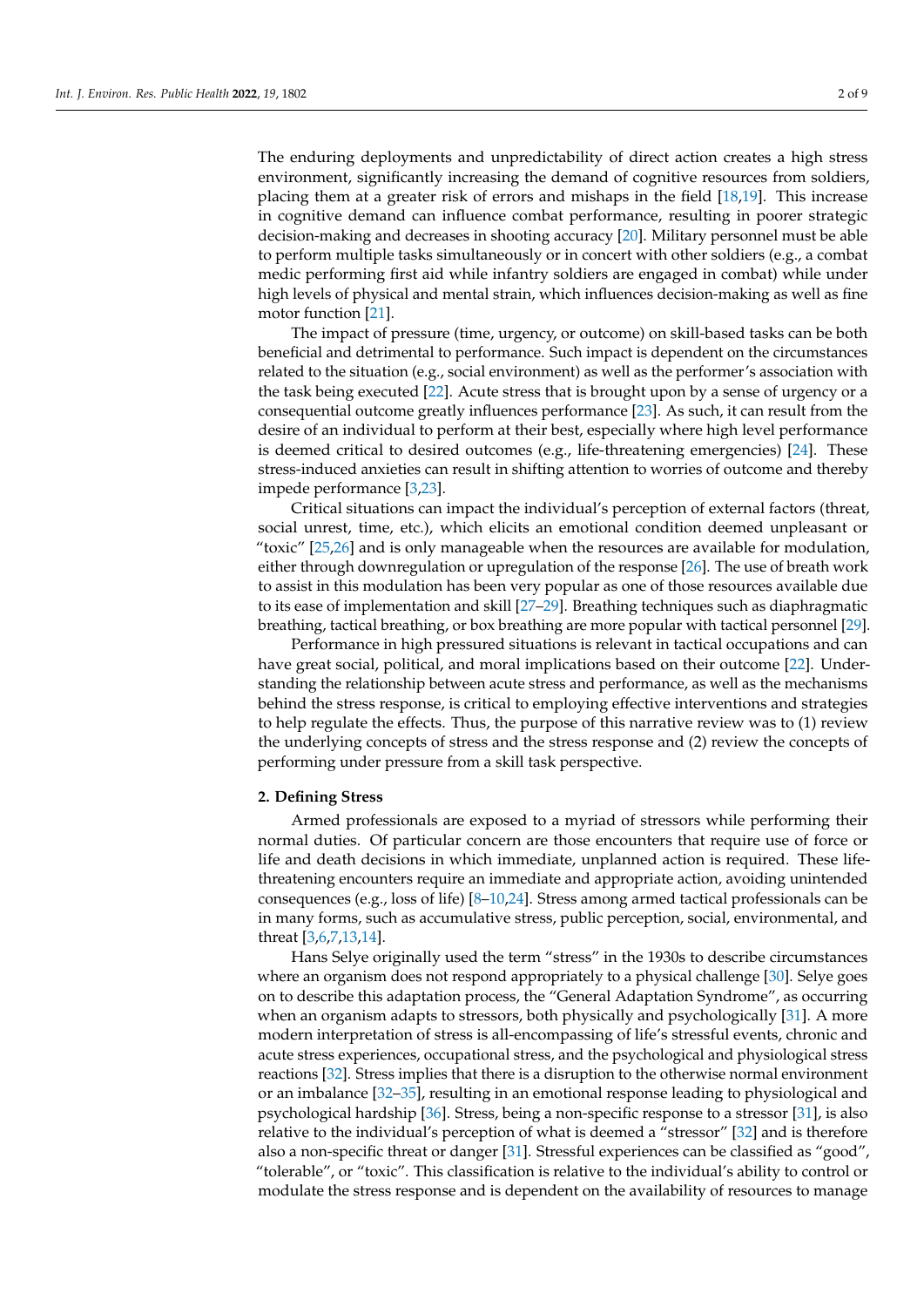the experience [\[26\]](#page-8-3). Selye believed that stress is necessary and is always present, be it at varying levels, and that to be free of stress is the equivalent of being "dead" [\[32](#page-8-8)[,37\]](#page-8-11).

#### **3. How the Stress Response Works**

When encountering an immediate threat or crisis, these armed tactical professionals experience acute stress resulting in a psychophysiological response [\[5](#page-7-4)[,8](#page-7-7)[,10](#page-7-11)[,20\]](#page-7-17). The ability to regulate these responses allows for the armed professional to respond to the threat more appropriately, taking appropriate action [\[1](#page-7-0)[–5\]](#page-7-4). The perception of threat or urgency initiates a response with cascading effects. In other words, the brain's perception is the body's reality.

The stress response involves a cascade of adaptive neurophysiological responses initiated by the brain and periphery, through the autonomic nervous system (ANS) and hypothalamus–pituitary–adrenal (HPA) axis [\[32](#page-8-8)[,34](#page-8-12)[,38\]](#page-8-13). The two main components to the stress response are the sympathetic–adrenal–medullary (SAM) and the HPA axis, with the SAM primarily involved in the acute response and the HPA axis responsible for long-term defence [\[34,](#page-8-12)[39\]](#page-8-14).

#### *3.1. Autonomic Nervous System*

The ANS is part of the efferent division of the peripheral nervous system responsible for regulating both smooth and cardiac muscle contraction as well as glandular and organ functions, in order to maintain homeostasis in the face of fluctuating internal and external stimuli [\[18](#page-7-15)[,40](#page-8-15)[,41\]](#page-8-16). Functioning continuously with automaticity [\[40\]](#page-8-15), the ANS is responsible for controlling the stress response by modulating its two branches: the sympathetic and parasympathetic branches [\[36,](#page-8-10)[42](#page-8-17)[–45\]](#page-8-18). The sympathetic branch is often linked to the utilization of energy, whereas the parasympathetic branch is often linked to the "vegetative" functions or rest and recovery [\[40,](#page-8-15)[44\]](#page-8-19). During stress, such as a perception of threat, the sympathetic branch of the ANS is upregulated, leading to an increase in heart rate, blood pressure, and respiration [\[20,](#page-7-17)[34](#page-8-12)[,36,](#page-8-10)[43\]](#page-8-20). When the perceived threat is no longer there, the parasympathetic branch increases in activation and regulates the physiological responses back to pre-threat levels [\[36\]](#page-8-10).

Both sympathetic and parasympathetic branches are continuously active, providing input at all times by either increasing or decreasing in activation [\[41\]](#page-8-16). This dynamic relationship between the sympathetic and parasympathetic, often referred to as ANS balance, has been linked with good cognitive function [\[42\]](#page-8-17). The dynamic balance between these two systems has an effect on the consistency of time between heart contractions or inter-beat-intervals (IBI), which is calculated using heart rate variability (HRV) [\[46\]](#page-8-21). Disruption of this balance over the long-term can lead to negative health consequences such as hypertension, cardiac disease, respiratory illness, etc. [\[32](#page-8-8)[,47\]](#page-8-22).

### *3.2. Neuroendocrine Response*

The SAM system is responsible for the initial shock response, activating the sympathetic ANS, producing the "fight or flight" response [\[34\]](#page-8-12). Once initiated, The HPA axis is responsible for the release of three specific hormones: corticotrophin-releasing factor (CRF), adrenocorticotropic hormone (ATCH), and cortisol [\[39,](#page-8-14)[45,](#page-8-18)[48\]](#page-8-23). There are numerous factors that can result in the initiation of the HPA axis (e.g., cold, shock, stress, etc.) [\[48\]](#page-8-23), including the perception of threat, which is routinely experienced by tactical personnel. Upon perception of threat, the HPA axis initiates the release of a cascade of hormones throughout the body. The hypothalamus releases CRF, which stimulates the release of ATCH from the pituitary gland, stimulating the adrenals to release cortisol into the blood [\[39,](#page-8-14)[45\]](#page-8-18).

## *3.3. Chronic vs. Acute Stress*

Stress can be further broken down into "chronic" or "acute" [\[33\]](#page-8-24). Chronic stress refers to long-term disruption of homeostasis, resulting in behavioural and health issues [\[49\]](#page-8-25), whereas acute stress is short-term and does not affect health [\[32](#page-8-8)[–35\]](#page-8-9). Acute stress results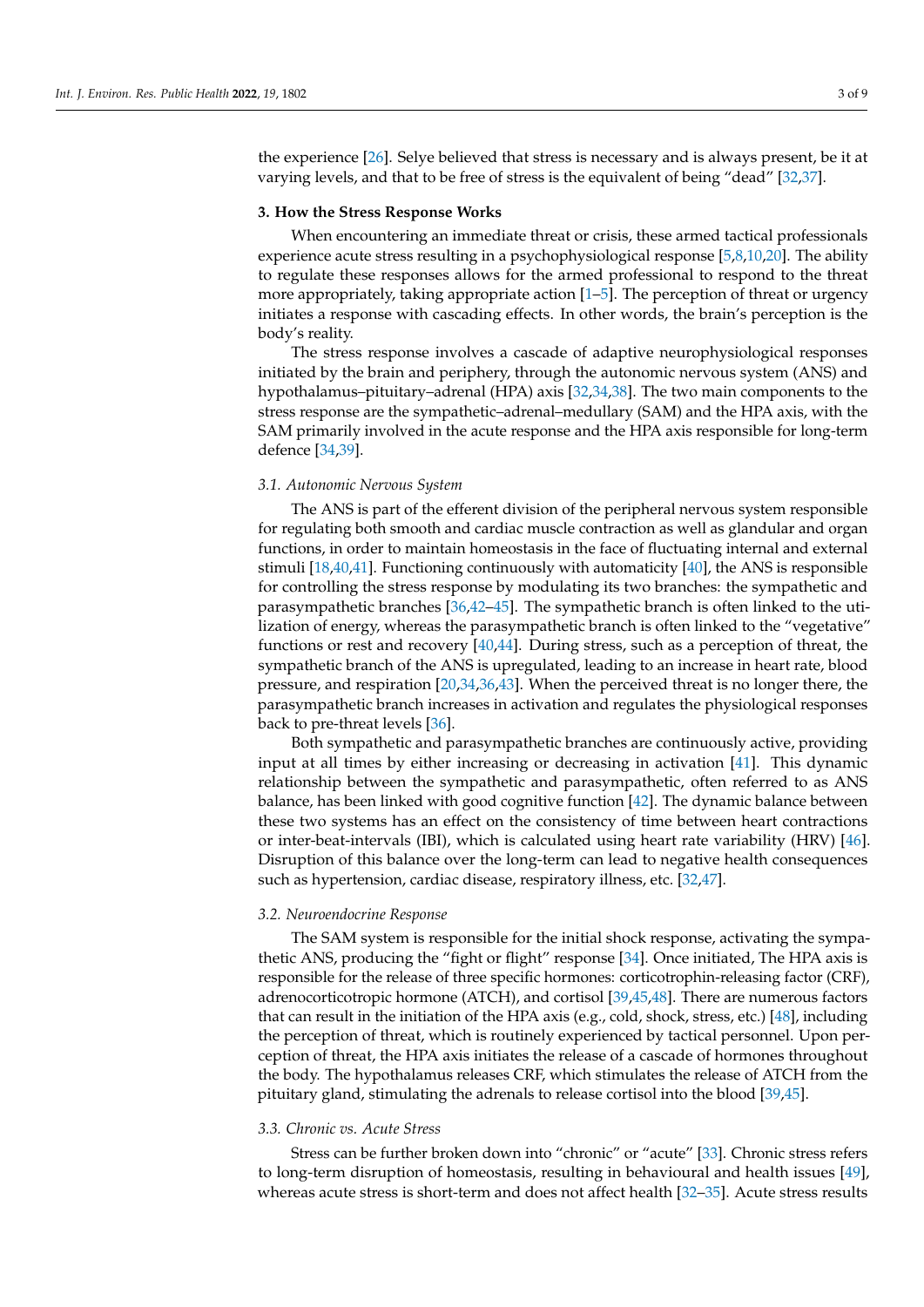from pressure and anxiety induced by external stressors such as time, urgency, and outcome and can affect performance both physically and me[nt](#page-7-1)[al](#page-7-2)ly [2,3].

to long-term disruption of homeostasis, resulting in behavioural and health issues [49],

The terms 'stress" and "pressure" are often used interchangeably throughout the literature when discussing performance. It is worth noting that some researchers attempted erature when discussing performance. It is worth noting that some researchers attempted to distinguish between the two, describing pressure as having more of an associated effect on performance rather than well-being, whereas stress has an associated affect with wellbeing rather than performance [\[50\]](#page-8-26). They go on to explain that pressure can be thought of being rather than performance [50]. They go on to explain that pressure can be thought of as occurring when the outcome results in a consequence such as winning or losing or living or dying or where monetary incentives are impacted [\[22](#page-7-19)[,50\]](#page-8-26). The focus on outcome leads to an increase in anxiety and perceived stress, hampering performance [\[23\]](#page-8-0). A schematic diagram of the various components impacted by the psychophysiological effects of acute stress is displayed in [Fig](#page-4-0)ure 1. Unfortunately, there is no clear distinction when alluding to implications on performance in sport and skill  $[50]$ , making both terms acceptable. For the purpose of this review, maintaining consistency with the existing literature, stress and pressure will be used interchangeably.

<span id="page-4-0"></span>

Figure 1. Example layout of the relations between various organs throughout the body and the stress response.

# **4. Acute Stress and Performance 4. Acute Stress and Performance**

Performance-based tasks are affected by bouts of acute stress, especially those that Performance-based tasks are affected by bouts of acute stress, especially those that may result in negative consequences due to less than desirable performance, most notably may result in negative consequences due to less than desirable performance, most notably when these tasks are time-sensitive and involve social constraints resulting in pres[sur](#page-7-19)e when these tasks are time-sensitive and involve social constraints resulting in pressure [22]. The pressures experienced during performance often involve an element, or a combination of several elements, that increase the perceived importance of achieving a positive outc[ome](#page-8-27) [51]. These types of pressure are often experienced during tactical performance tasks. Occupations involving high-threat situations, which place personnel in harm's way with uncertain consequences (e.g., police officers), tend to elicit the highest stress response, triggering a cascade of physiological processes [\[3,](#page-7-2)[39\]](#page-8-14). For example, general policing duties may involve repeated tasks under various conditions while experiencing psychological stress, such as perceived threat [\[3,](#page-7-2)[49\]](#page-8-25). When a situation is perceived to be a high threat (e.g., an officer confronting an uncooperative assailant), a physiological stress response is activated [\[39\]](#page-8-14), thereby creating conditions of acute stress. Thus, for a police officer, acute stress could result from situations where split-second decision-making is needed and where outcomes can have second- and third-order consequences (e.g., injury, escape, use of lethal force, etc.) [\[4,](#page-7-3)[10](#page-7-11)[,50\]](#page-8-26). This acute stress can affect both physical and mental performance. The ability to make appropriate and accurate decisions under these acute stressful conditions,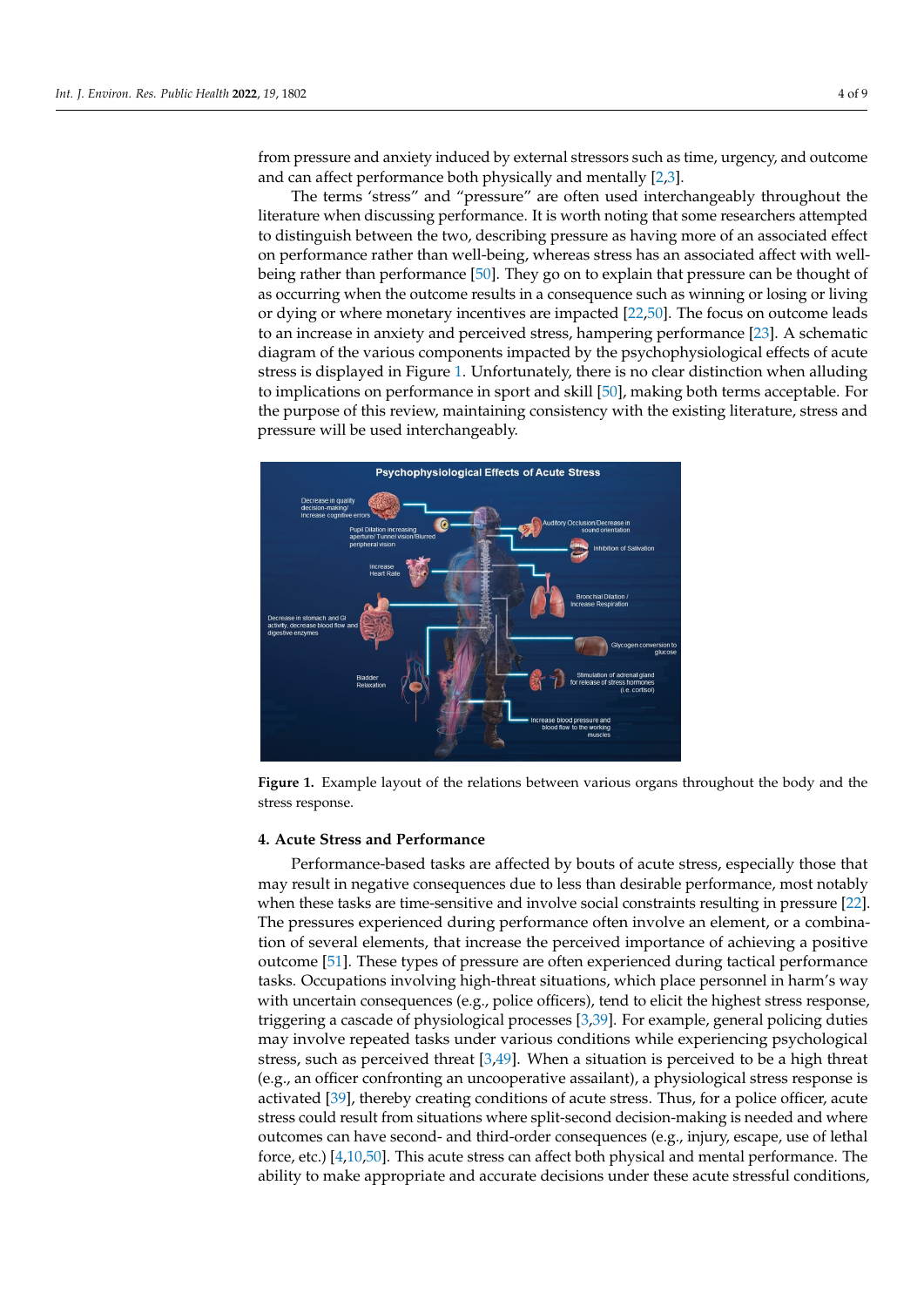particularly during a critical incident, is essential if an officer is to achieve the desirable outcome [\[25\]](#page-8-2).

Unlike sporting environments, high-risk tactical occupations face the potential of fatal outcomes in the event of failure [\[2\]](#page-7-1). Maintaining control of one's physiology during an extreme pressure event is critical, and the ability to modulate stress and regulate emotions is imperative when it comes to executing technical skills and appropriate decision-making [\[1,](#page-7-0)[2,](#page-7-1)[50\]](#page-8-26). Police performance often requires officers to have the ability to respond appropriately to critical incidents, have situational awareness, use verbal and non-verbal communication effectively, make decisions (shoot/no shoot), and exhibit selfand situational- control [\[3\]](#page-7-2). These tactical and technical procedures are affected by cognitive anxiety and influenced by the levels of physiological arousal, where when both cognitive anxiety and physiological arousal are high, performance often suffers [\[52\]](#page-8-28). Cognitive anxiety in high-pressured environments often leads to attention being drawn outwardly, away from the given task, causing a deterioration in performance [\[10](#page-7-11)[,23\]](#page-8-0). Those who are unable to maintain control and modulate both physiological and psychological states influenced by high-pressure situations often perform below their appropriate skill level [\[50\]](#page-8-26), an outcome commonly termed "choking" [\[23](#page-8-0)[,24\]](#page-8-1).

## **5. Impacts of Stress**

It is well-established that the ability to perform work is not just due to physiological factors such as cardiovascular function but primarily from central nervous system arousal [\[5\]](#page-7-4). Stress is an intricate response causing changes in behaviour and variations in both allostasis and homeostasis, affecting the physical and psychological status [\[36](#page-8-10)[,43,](#page-8-20)[53\]](#page-8-29). The effects of stress can negatively impact both the cognitive processes of decision-making (leading to more cognitive errors, increased risk taking, poor situational judgement, and possibly an increase in stereotyping and bias) and motor performance [\[49,](#page-8-25)[54\]](#page-9-0).

### *5.1. Stress and Cognition*

Acute stress impacts the prefrontal cortex (PFC), influencing core executive function processes (considered higher order cognitive functions) [\[55\]](#page-9-1). These consist of working memory, cognitive flexibility, and inhibitory control, with the latter being most impacted by psychosocial stress [\[39](#page-8-14)[,55\]](#page-9-1). Cognitive overload and/or fatigue leads to a deterioration in tactical performance [\[10](#page-7-11)[,56\]](#page-9-2), and it is often the result of two key stressors impacting decision-making, these being time-sensitivity and information overload [\[54\]](#page-9-0). For police officers, these stressors can complicate one of the most crucial decisions an officer may have to make, a decision with the potential for the most catastrophic consequences, being the decision to shoot or not to shoot [\[57\]](#page-9-3).

Decision-making is a cognitive function that is influenced by psychological stress [\[54,](#page-9-0)[55\]](#page-9-1). As the level of psychological stress increases, the quality of decisions being made degrades [\[49,](#page-8-25)[54\]](#page-9-0). Although there are several decision-making models represented in the scientific literature, the underlying premise that is common to all is that decision-making is a sequential process involving the collection of information, estimations of the outcome, deliberation of the information, and selecting the appropriate decision [\[54,](#page-9-0)[58\]](#page-9-4). As a higher-level cognitive process, decision-making involves psychophysiological bidirectional feedback between the central autonomic network and the ANS [\[59\]](#page-9-5). For example, the act of shooting a firearm involves a cascade of cognitive processes, such as target acquisition, threat or no threat determination, assessment of collateral risk (knowing what is beyond the target), and discharging the firearm [\[25\]](#page-8-2). Finally, adding to this occupational stress are the psychosocial and physiological stressors experienced by officers that can vary depending on the geographic location or sociopolitical environment at the time [\[6,](#page-7-5)[7\]](#page-7-6). Thus, due to the impact of acute stress on police officers, their decision-making ability is greatly hampered [\[57\]](#page-9-3), thereby placing the officers', suspect's, and citizens' lives at risk.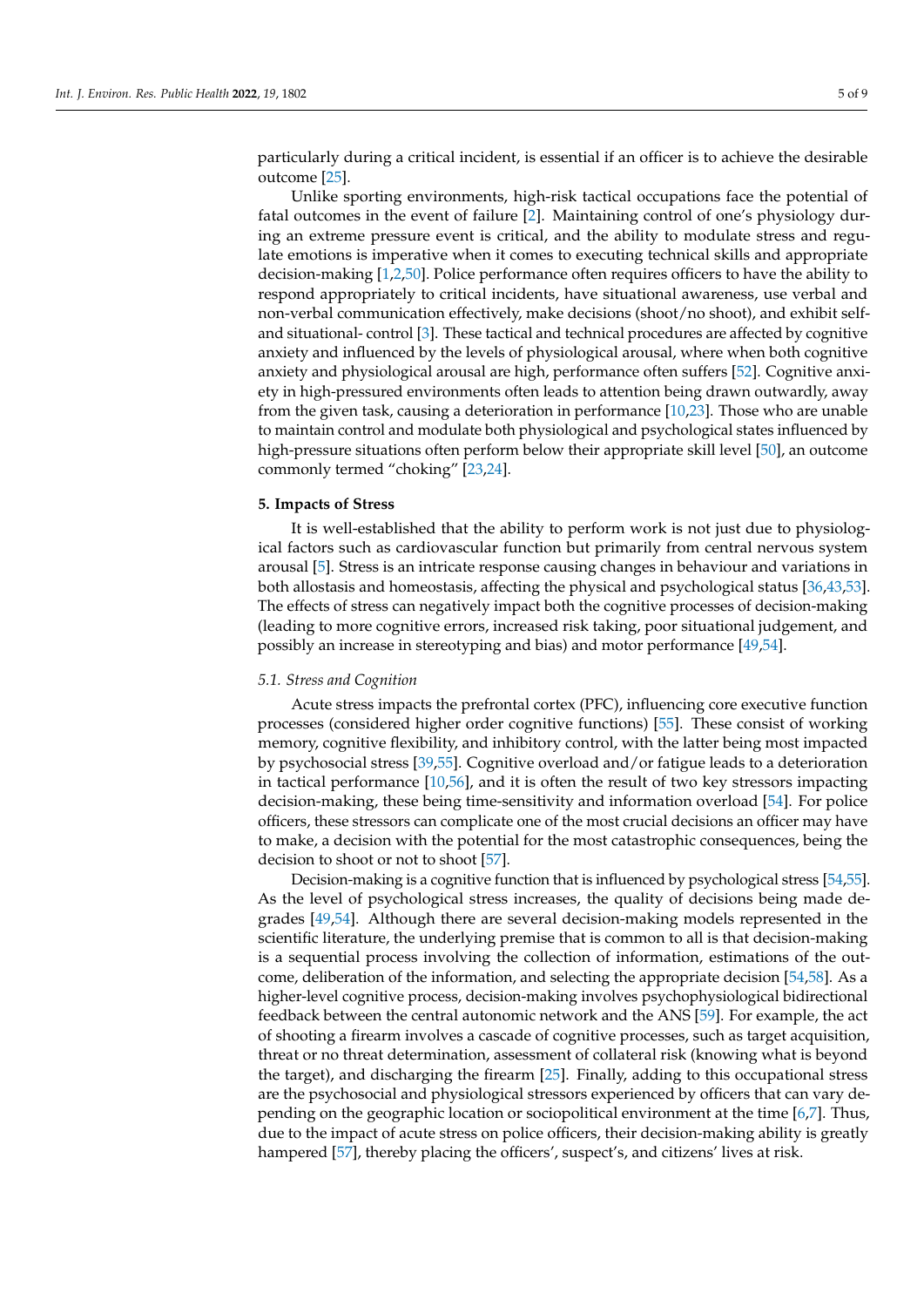### *5.2. Stress and Motor Performance*

Law enforcement duties often require high levels of motor skills to enact police-related tasks such as high-speed driving, physical restraint, and weapons (lethal and less-lethal) manipulation. When performed under acutely stressful situations, these can be susceptible to errors resulting in long-term physical and mental implications [\[45\]](#page-8-18). It is well-established in the literature which investigates the effects of pressure and anxiety on performance, specifically skill-based tasks, that performance declines in high pressure situations [\[22\]](#page-7-19). Left unmanaged, acute stress can have undesirable effects on task performance such as task execution [\[60\]](#page-9-6). Those who are unable to use effective coping skills during high pressure events are not likely to modulate the psychophysiological states necessary to avoid underperforming [\[50\]](#page-8-26).

### **6. Stress and Tactical Performance**

Problem solving, reasoning, and planning are critical components to tactical performance and can be greatly impacted by acute stress [\[39\]](#page-8-14). Tactical occupations that involve force-on-force encounters or the lethal use of force decisions (e.g., military, police) involve high-level motor performance skills, ranging from physical restraint to weapons manipulation [\[45\]](#page-8-18). As such, for tactical personnel, psychophysiological performance can be greatly impacted by their highly stressful work conditions [\[20](#page-7-17)[,45](#page-8-18)[,61\]](#page-9-7). The use of deadly force decisions is influenced by both psychological and physical stress, leading to shooting performance (i.e., accuracy, false positives, and faster reaction times) decrements [\[45\]](#page-8-18) that can lead to negative consequences, such as loss of life [\[1,](#page-7-0)[3,](#page-7-2)[10\]](#page-7-11). The literature also substantiates that increases in anxiety also inhibit performance (i.e., shooting) by increasing avoidance behaviours (e.g., blinking, initially turning away) and making it more difficult to address threats appropriately and engage them accurately [\[10,](#page-7-11)[20\]](#page-7-17).

### *Stress Modulation*

The ability to self-regulate under stressful conditions is vital to those in armed tactical occupations, such as the military or law enforcement, whose reliability depends on performance and sound judgement when executing their duties [\[50\]](#page-8-26). Emotions have been shown to play a pivotal role in task performance, affecting cognitive functions and motor performance via pleasant (happiness or desire) and unpleasant (anger or fear) experiences [\[62](#page-9-8)[,63\]](#page-9-9). Emotions or high levels of arousal that go unregulated can lead to performance decrements in fine motor control (e.g., trigger control, sighting, and target acquisition) due to higher levels of muscle tension [\[64\]](#page-9-10), thus placing the officer or soldier and the public in danger. As such, the ability to self-regulate in stressful situations can be critical to tactical task performance and outcomes.

### **7. Summary**

The volume of research supports that performance declines under stressful conditions. The ability to perform occupational tasks under highly stressful and uncertain conditions is critical to success in tactical occupations, such as military and law enforcement. Acute and chronic stress can have a negative impact on tactical performance, decreasing accuracy in shooting, increasing false positives in decision-making, decreasing inhibition (shoot/no shoot), and increasing reaction-time. The decision to use deadly force in an acute critical situation is impacted by psychophysiological stress and can lead to tactical performance decrements and even unintended loss of life.

Occupational duties that expose personnel to scenarios of escalating threat often lead to an increase in cognitive load, resulting in an increase in cognitive errors and a degradation in decision-making quality. To avoid underperforming or negative consequences, the modulation of psychophysiology is critical. Active coping strategies, such as breath work, can help mitigate the detrimental effects and, in some instances, improve performance under pressure.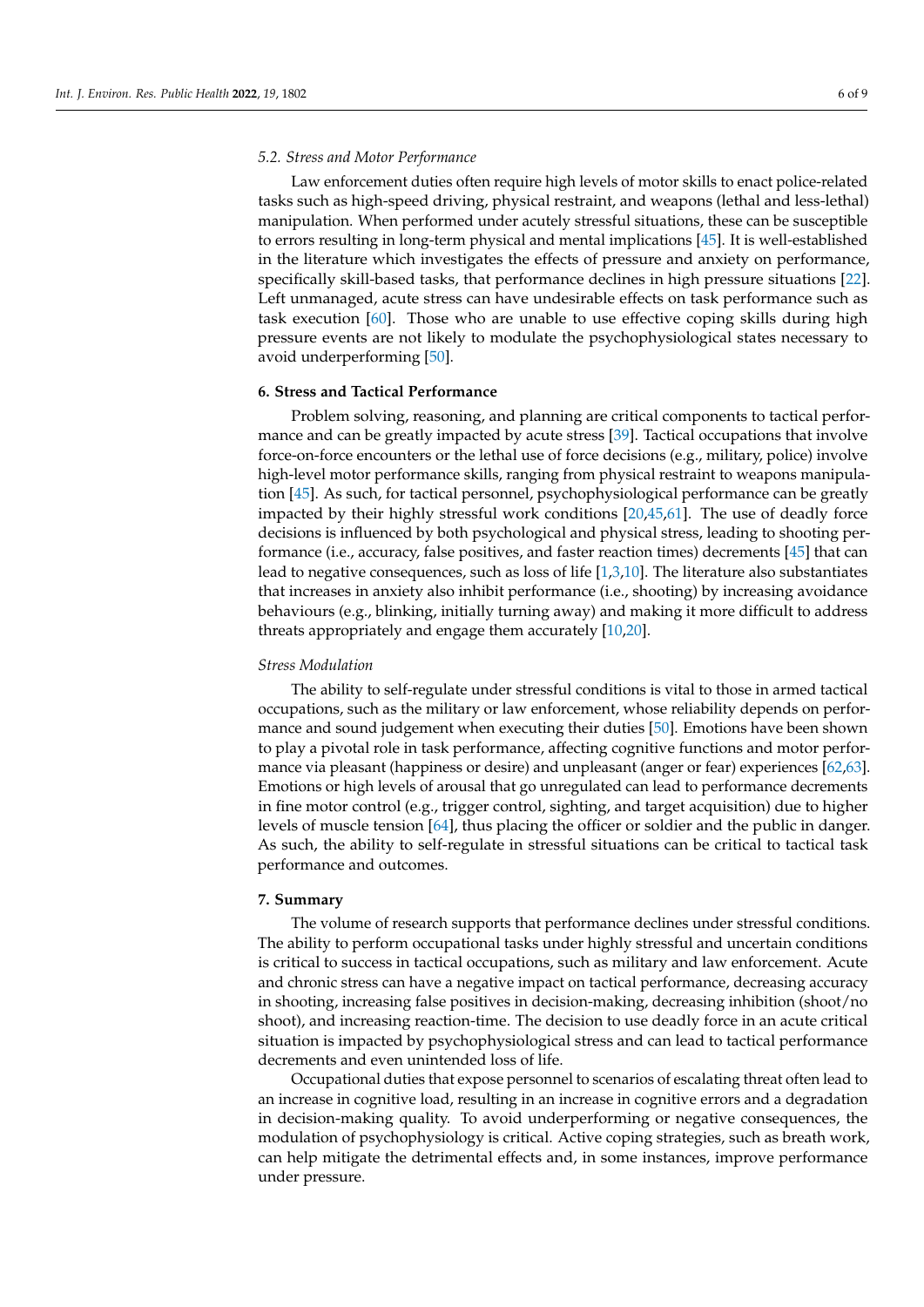**Author Contributions:** Conceptualization, M.D.S. and R.O.; methodology, M.D.S. and R.O.; validation, R.O., B.S. and E.F.D.C.; formal analysis, M.D.S.; investigation, M.D.S.; resources, M.D.S., R.O., B.S. and E.F.D.C.; writing-original draft preparation, M.D.S.; writing-review and editing, R.O., B.S. and E.F.D.C.; visualization, M.D.S.; supervision, R.O.; project administration, R.O., B.S. and E.F.D.C. All authors have read and agreed to the published version of the manuscript.

**Funding:** This research received no external funding.

**Data Availability Statement:** Not applicable.

**Conflicts of Interest:** The authors claim no conflict of interest.

### **References**

- <span id="page-7-0"></span>1. Vickers, J.N.; Lewinski, W. Performing under pressure: Gaze control, decision making and shooting performance of elite and rookie police officers. *Hum. Mov. Sci.* **2012**, *31*, 101–117. [\[CrossRef\]](http://doi.org/10.1016/j.humov.2011.04.004) [\[PubMed\]](http://www.ncbi.nlm.nih.gov/pubmed/21807433)
- <span id="page-7-1"></span>2. Taverniers, J.; Smeets, T.; Van Ruysseveldt, J.; Syroit, J.; von Grumbkow, J. The risk of being shot at: Stress, cortisol secretion, and their impact on memory and perceived learning during reality-based practice for armed officers. *Int. J. Stress Manag.* **2011**, *18*, 113. [\[CrossRef\]](http://doi.org/10.1037/a0023742)
- <span id="page-7-2"></span>3. Kelley, D.C.; Siegel, E.; Wormwood, J.B. Understanding police performance under stress: Insights from the biopsychosocial model of challenge and threat. *Front. Psychol.* **2019**, *10*, 1800. [\[CrossRef\]](http://doi.org/10.3389/fpsyg.2019.01800)
- <span id="page-7-3"></span>4. Nieuwenhuys, A.; Oudejans, R.D. Effects of anxiety on handgun shooting behavior of police officers: A pilot study. *Anxiety Stress Coping* **2010**, *23*, 225–233. [\[CrossRef\]](http://doi.org/10.1080/10615800902977494) [\[PubMed\]](http://www.ncbi.nlm.nih.gov/pubmed/19462309)
- <span id="page-7-4"></span>5. Vickers, J.N.; Williams, A.M. Performing under pressure: The effects of physio-logical arousal, cognitive anxiety, and gaze control in biathlon. *J. Mot. Behav.* **2007**, *39*, 381–394. [\[CrossRef\]](http://doi.org/10.3200/JMBR.39.5.381-394) [\[PubMed\]](http://www.ncbi.nlm.nih.gov/pubmed/17827115)
- <span id="page-7-5"></span>6. McClure, K.A.; McGuire, K.L.; Loftus, E.F. Officers' memory and stress in virtual lethal force scenarios: Implications for policy and training. *Psychol. Crime Law* **2020**, *26*, 248–266. [\[CrossRef\]](http://doi.org/10.1080/1068316X.2019.1652748)
- <span id="page-7-6"></span>7. Wheeler, A.P.; Phillips, S.W.; Worrall, J.L.; Bishopp, S.A. What factors influence an officer's decision to shoot? The promise and limitations of using public data. *Justice Res. Policy* **2017**, *18*, 48–76. [\[CrossRef\]](http://doi.org/10.1177/1525107118759900)
- <span id="page-7-7"></span>8. Brisinda, D.; Fioravanti, F.; Sorbo, A.R.; Venuti, A.; Fenici, R. Psychophysiological assessment of acute stress induced by high-pressure law-enforcement driving: A pilot study. *Psychol. Soc. Behav. Res.* **2015**, *2*, 36–50.
- 9. Huovinen, J.; Kyrolainen, H.; Linnamo, V.; Tanskanen, M.; Kinnunen, H.; Hakkinen, K.; Tulppo, M. Cardiac autonomic function reveals adaptation to military training. *Eur. J. Sport Sci.* **2011**, *11*, 231–240. [\[CrossRef\]](http://doi.org/10.1080/17461391.2010.506659)
- <span id="page-7-11"></span>10. Landman, A.; Nieuwenhuys, A.; Oudejans, R.R.D. Decision-related action orientation predicts police officers' shooting performance under pressure. *Anxiety Stress Coping* **2016**, *29*, 570–579. [\[CrossRef\]](http://doi.org/10.1080/10615806.2015.1070834)
- 11. Nisar, S.K.; Rasheed, M.I. Stress and performance: Investigating relationship between occupational stress, career satisfaction, and job performance of police employees. *J. Public Aff.* **2020**, *20*, e1986. [\[CrossRef\]](http://doi.org/10.1002/pa.1986)
- <span id="page-7-8"></span>12. Sporiš, G.; Harasin, D.; Bok, D.; Matika, D.; Vuleta, D. Effects of a training program for special operations battalion on soldiers' fitness characteristics. *J. Strength Cond. Res.* **2012**, *26*, 2872–2882. [\[CrossRef\]](http://doi.org/10.1519/JSC.0b013e318242966c)
- <span id="page-7-9"></span>13. Andrew, M.E.; Violanti, J.M.; Gu, J.K.; Fekedulegn, D.; Li, S.; Hartley, T.A.; Charles, L.E.; Mnatsakanova, A.; Miller, D.B.; Burchfiel, C.M. Police work stressors and cardiac vagal control. *Am. J. Hum. Biol.* **2017**, *29*, e22996. [\[CrossRef\]](http://doi.org/10.1002/ajhb.22996) [\[PubMed\]](http://www.ncbi.nlm.nih.gov/pubmed/28295842)
- <span id="page-7-10"></span>14. Brisinda, D.; Venuti, A.; Cataldi, C.; Efremov, K.; Intorno, E.; Fenici, R. Real-time imaging of stress-induced cardiac autonomic adaptation during realistic force-on-force police scenarios. *J. Police Crim. Psychol.* **2015**, *30*, 71–86. [\[CrossRef\]](http://doi.org/10.1007/s11896-014-9142-5)
- <span id="page-7-12"></span>15. Liu, Y.; Mao, L.; Zhao, Y.; Huang, Y. Impact of a simulated stress training program on the tactical shooting performance of SWAT trainees. *Res. Q. Exerc. Sport* **2018**, *89*, 482–489. [\[CrossRef\]](http://doi.org/10.1080/02701367.2018.1526003) [\[PubMed\]](http://www.ncbi.nlm.nih.gov/pubmed/30325703)
- <span id="page-7-13"></span>16. Fleming, K.K.; Bandy, C.L.; Kimble, M.O. Decisions to shoot in a weapon identification task: The influence of cultural stereotypes and perceived threat on false positive errors. *Soc. Neurosci.* **2010**, *5*, 201–220. [\[CrossRef\]](http://doi.org/10.1080/17470910903268931) [\[PubMed\]](http://www.ncbi.nlm.nih.gov/pubmed/19813139)
- <span id="page-7-14"></span>17. Delahaij, R.; Soeters, J. Stress training and the new military environment. In Proceedings of the TNO Defence Security and Safety, Soesterberg, The Netherlands, 1 April 2006.
- <span id="page-7-15"></span>18. Stephenson, M.D.; Thompson, A.G.; Merrigan, J.J.; Stone, J.D.; Hagen, J.A. Applying heart rate variability to monitor health and performance in tactical personnel: A narrative review. *Int. J. Environ. Res. Public Health* **2021**, *18*, 8143. [\[CrossRef\]](http://doi.org/10.3390/ijerph18158143)
- <span id="page-7-16"></span>19. Rao, H.M.; Smalt, C.J.; Rodriguez, A.; Wright, H.M.; Mehta, D.D.; Brattain, L.J.; Edwards, H.M., III; Lammert, A.; Heaton, K.J.; Quatieri, T.F. Predicting cognitive load and operational performance in a simulated marksmanship task. *Front. Hum. Neurosci.* **2020**, *14*, 222. [\[CrossRef\]](http://doi.org/10.3389/fnhum.2020.00222)
- <span id="page-7-17"></span>20. Thompson, A.G.; Swain, D.P.; Branch, J.D.; Spina, R.J.; Grieco, C.R. Autonomic response to tactical pistol performance measured by heart rate variability. *J. Strength Cond. Res.* **2015**, *29*, 926–933. [\[CrossRef\]](http://doi.org/10.1519/JSC.0000000000000615)
- <span id="page-7-18"></span>21. Fischer, M.V.; Stone, J.; Hawkes, T.D.; Eveland, E.; Strang, A.J. Integrative physical and cognitive training development to better meet airmen mission requirements. *Procedia Manuf.* **2015**, *3*, 1580–1586. [\[CrossRef\]](http://doi.org/10.1016/j.promfg.2015.07.445)
- <span id="page-7-19"></span>22. Ötting, M.; Deutscher, C.; Schneemann, S.; Langrock, R.; Gehrmann, S.; Scholten, H. Performance under pressure in skill tasks: An analysis of professional darts. *PLoS ONE* **2020**, *15*, e0228870. [\[CrossRef\]](http://doi.org/10.1371/journal.pone.0228870)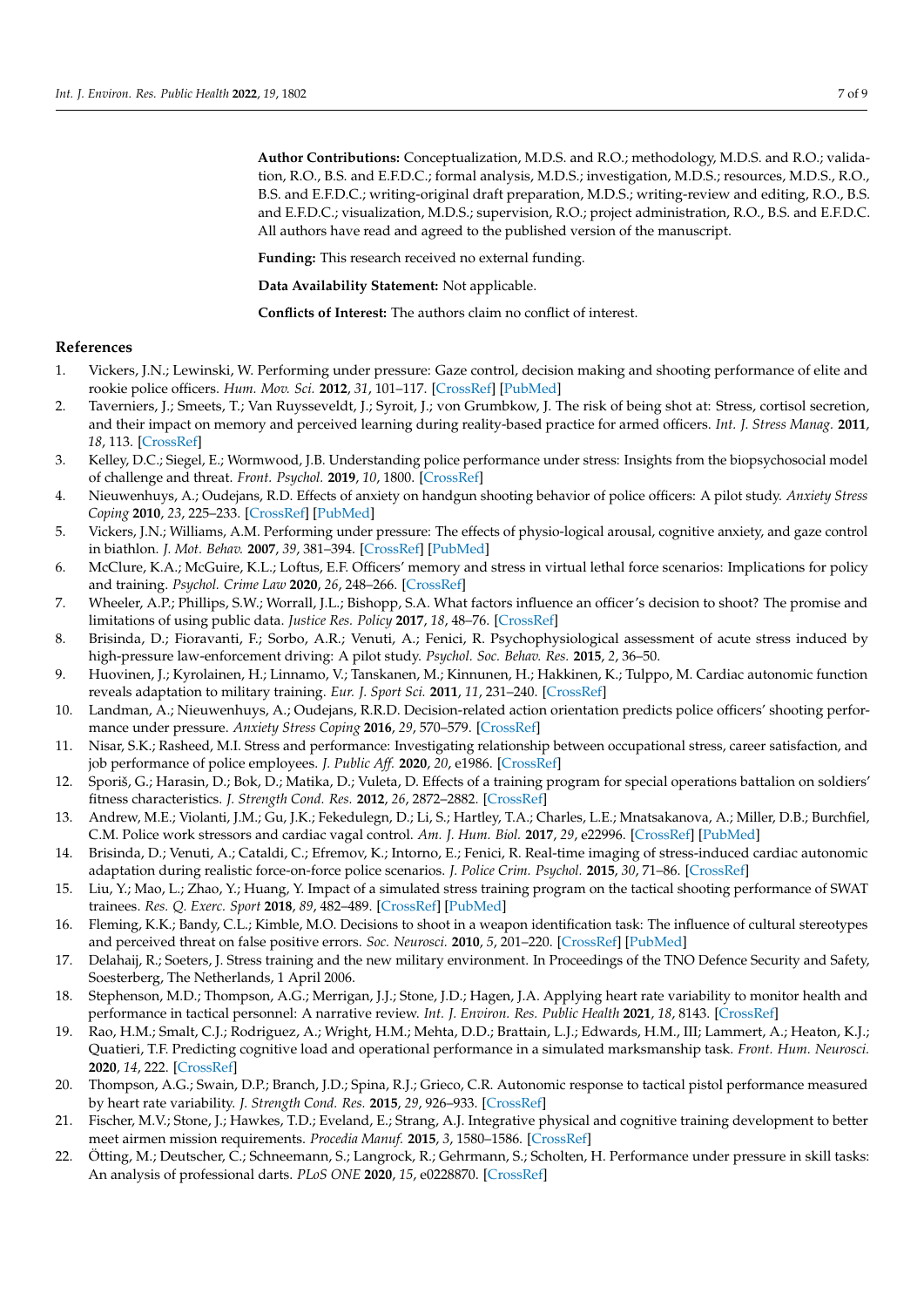- <span id="page-8-0"></span>23. Oudejans, R.D.; Kuijpers, W.; Kooijman, C.; Bakker, F. Thoughts and attention of athletes under pressure: Skill-focus or performance worries? *Anxiety Stress Coping* **2011**, *24*, 59–73. [\[CrossRef\]](http://doi.org/10.1080/10615806.2010.481331) [\[PubMed\]](http://www.ncbi.nlm.nih.gov/pubmed/20425657)
- <span id="page-8-1"></span>24. Schücker, L.; Hagemann, N.; Strauss, B. Attentional processes and choking under pressure. *Percept. Mot. Ski.* **2013**, *116*, 671–689. [\[CrossRef\]](http://doi.org/10.2466/30.25.PMS.116.2.671-689)
- <span id="page-8-2"></span>25. Biggs, A.T.; Cain, M.S.; Mitroff, S.R. Cognitive training can reduce civilian casualties in a simulated shooting environment. *Psychol. Sci.* **2015**, *26*, 1164–1176. [\[CrossRef\]](http://doi.org/10.1177/0956797615579274) [\[PubMed\]](http://www.ncbi.nlm.nih.gov/pubmed/26170262)
- <span id="page-8-3"></span>26. McEwen, B.S.; Gianaros, P.J. Stress and allostasis-induced brain plasticity. *Annu. Rev. Med.* **2011**, *62*, 431–445. [\[CrossRef\]](http://doi.org/10.1146/annurev-med-052209-100430) [\[PubMed\]](http://www.ncbi.nlm.nih.gov/pubmed/20707675)
- <span id="page-8-4"></span>27. Ma, X.; Yue, Z.-Q.; Gong, Z.-Q.; Zhang, H.; Duan, N.-Y.; Shi, Y.-T.; Wei, G.-X.; Li, Y.-F. The effect of diaphragmatic breathing on attention, negative affect and stress in healthy adults. *Front. Psychol.* **2017**, *8*, 874. [\[CrossRef\]](http://doi.org/10.3389/fpsyg.2017.00874) [\[PubMed\]](http://www.ncbi.nlm.nih.gov/pubmed/28626434)
- 28. Brammer, J.C.; van Peer, J.M.; Michela, A.; van Rooij, M.M.J.W.; Oostenveld, R.; Klumpers, F.; Dorrestijn, W.; Granic, I.; Roelofs, K. Breathing biofeedback for police officers in a stressful virtual environment: Challenges and opportunities. *Front. Psychol.* **2021**, *12*, 401. [\[CrossRef\]](http://doi.org/10.3389/fpsyg.2021.586553)
- <span id="page-8-5"></span>29. Röttger, S.; Theobald, D.A.; Abendroth, J.; Jacobsen, T. The effectiveness of combat tactical breathing as compared with prolonged exhalation. *Appl. Psychophysiol. Biofeedback* **2021**, *46*, 19–28. [\[CrossRef\]](http://doi.org/10.1007/s10484-020-09485-w)
- <span id="page-8-6"></span>30. Karatsoreos, I.N.; McEwen, B.S. Psychobiological allostasis: Resistance, resilience and vulnerability. *Trends Cogn. Sci.* **2011**, *15*, 576–584. [\[CrossRef\]](http://doi.org/10.1016/j.tics.2011.10.005)
- <span id="page-8-7"></span>31. Selye, H. Stress and the general adaptation syndrome. *Br. Med J.* **1950**, *1*, 1383. [\[CrossRef\]](http://doi.org/10.1136/bmj.1.4667.1383)
- <span id="page-8-8"></span>32. Vincze, J.; Vincze-Tiszay, G. The physiological aspects of the stress. *J. Med Biomed. Appl. Sci.* **2020**, *8*, 529–534.
- <span id="page-8-24"></span>33. Senanayake, G.B.; Arambepola, C. Understanding chronic stress: A narrative review of literature. *J. Coll. Community Physicians Sri Lanka* **2019**, *25*, 30–36. [\[CrossRef\]](http://doi.org/10.4038/jccpsl.v25i1.8196)
- <span id="page-8-12"></span>34. Aich, P.; Potter, A.A.; Griebel, P.J. Modern approaches to understanding stress and disease susceptibility: A review with special emphasis on respiratory disease. *Int. J. Gen. Med.* **2009**, *2*, 19. [\[CrossRef\]](http://doi.org/10.2147/IJGM.S4843)
- <span id="page-8-9"></span>35. Vincze, J.; Vincze-Tiszay, G. Some biophysical aspects of the stress. *Int. J. Recent Innov. Med. Clin. Res.* **2020**, *2*, 37–43. [\[CrossRef\]](http://doi.org/10.5281/zenodo.3713319)
- <span id="page-8-10"></span>36. Bustamante-Sánchez, A.; Tornero-Aguilera, J.F.; Fernández-Elías, V.E.; Hor-meño-Holgado, A.J.; Dalamitros, A.A.; Clemente-Suárez, V.J. Effect of stress on autonomic and cardiovascular systems in military population: A systematic review. *Cardiol. Res. Pract.* **2020**, *2020*, 7986249. [\[CrossRef\]](http://doi.org/10.1155/2020/7986249) [\[PubMed\]](http://www.ncbi.nlm.nih.gov/pubmed/32850146)
- <span id="page-8-11"></span>37. Selye, H. A syndrome produced by diverse nocuous agents. *Nature* **1936**, *138*, 32. [\[CrossRef\]](http://doi.org/10.1038/138032a0)
- <span id="page-8-13"></span>38. Cool, J.; Zappetti, D. The physiology of stress. In *Medical Student Well-Being*; Springer: Berlin/Heidelberg, Germany, 2019; pp. 1–15.
- <span id="page-8-14"></span>39. Mücke, M.; Ludyga, S.; Colledge, F.; Pühse, U.; Gerber, M. Association of exercise with inhibitory control and prefrontal brain activity under acute psychosocial stress. *Brain Sci.* **2020**, *10*, 439. [\[CrossRef\]](http://doi.org/10.3390/brainsci10070439)
- <span id="page-8-15"></span>40. Gordan, R.; Gwathmey, J.K.; Xie, L.-H. Autonomic and endocrine control of cardiovascular function. *World J. Cardiol.* **2015**, *7*, 204. [\[CrossRef\]](http://doi.org/10.4330/wjc.v7.i4.204)
- <span id="page-8-16"></span>41. McCorry, L.K. Physiology of the autonomic nervous system. *Am. J. Pharm. Educ.* **2007**, *71*, 78. [\[CrossRef\]](http://doi.org/10.5688/aj710478) [\[PubMed\]](http://www.ncbi.nlm.nih.gov/pubmed/17786266)
- <span id="page-8-17"></span>42. Andersen, J.P.; Di Nota, P.M.; Beston, B.; Boychuk, E.C.; Gustafsberg, H.; Poplawski, S.; Arpaia, J. Reducing lethal force errors by modulating police physiology. *J. Occup. Environ. Med.* **2018**, *60*, 867. [\[CrossRef\]](http://doi.org/10.1097/JOM.0000000000001401)
- <span id="page-8-20"></span>43. Sánchez-Molina, J.; Robles-Pérez, J.J.; Clemente-Suárez, V.J. Assessment of psychophysiological response and specific fine motor skills in combat units. *J. Med. Syst.* **2018**, *42*, 67. [\[CrossRef\]](http://doi.org/10.1007/s10916-018-0922-9)
- <span id="page-8-19"></span>44. Thayer, J.F.; Hansen, A.L.; Saus-Rose, E.; Johnsen, B.H. Heart rate variability, prefrontal neural function, and cognitive performance: The neurovisceral integration perspective on self-regulation, adaptation, and health. *Ann. Behav. Med.* **2009**, *37*, 141–153. [\[CrossRef\]](http://doi.org/10.1007/s12160-009-9101-z) [\[PubMed\]](http://www.ncbi.nlm.nih.gov/pubmed/19424767)
- <span id="page-8-18"></span>45. Anderson, G.S.; Di Nota, P.M.; Metz, G.A.S.; Andersen, J.P. The impact of acute stress physiology on skilled motor performance: Implications for policing. *Front. Psychol.* **2019**, *10*, 2501. [\[CrossRef\]](http://doi.org/10.3389/fpsyg.2019.02501)
- <span id="page-8-21"></span>46. Makivić, B.; Nikić Djordjević, M.; Willis, M.S. Heart rate variability (HRV) as a tool for diagnostic and monitoring performance in sport and physical activities. *J. Exerc. Physiol. Online* **2013**, *16*, 103–131.
- <span id="page-8-22"></span>47. Tomes, C.; Schram, B.; Orr, R. Relationships between heart rate variability, occupational performance, and fitness for tactical personnel: A systematic review. *Front. Public Health* **2020**, *8*, 583336. [\[CrossRef\]](http://doi.org/10.3389/fpubh.2020.583336) [\[PubMed\]](http://www.ncbi.nlm.nih.gov/pubmed/33240835)
- <span id="page-8-23"></span>48. Miller, D.B.; O'Callaghan, J.P. Neuroendocrine aspects of the response to stress. *Metab. Clin. Exp.* **2002**, *51*, 5–10. [\[CrossRef\]](http://doi.org/10.1053/meta.2002.33184)
- <span id="page-8-25"></span>49. Bertilsson, J.; Niehorster, D.C.; Fredriksson, P.; Dahl, M.; Granér, S.; Fredriksson, O.; Mårtensson, J.; Magnusson, M.; Fransson, P.-A.; Nyström, M. Towards systematic and objective evaluation of police officer performance in stressful situations. *Police Pract. Res.* **2020**, *21*, 655–669. [\[CrossRef\]](http://doi.org/10.1080/15614263.2019.1666006)
- <span id="page-8-26"></span>50. Kent, S.; Devonport, T.J.; Lane, A.M.; Nicholls, W.; Friesen, A.P. The effects of coping interventions on ability to perform under pressure. *J. Sports Sci. Med.* **2018**, *17*, 40–55.
- <span id="page-8-27"></span>51. Murayama, T.; Sekiya, H. Factors related to choking under pressure in sports and the relationships among them. *Int. J. Sport Health Sci.* **2015**, *13*, 201416. [\[CrossRef\]](http://doi.org/10.5432/ijshs.201416)
- <span id="page-8-28"></span>52. Schmidt, S.C.; Gnam, J.-P.; Kopf, M.; Rathgeber, T.; Woll, A. The influence of cortisol, flow, and anxiety on performance in E-sports: A field study. *BioMed Res. Int.* **2020**, *2020*, 9651245. [\[CrossRef\]](http://doi.org/10.1155/2020/9651245)
- <span id="page-8-29"></span>53. Ganzel, B.L.; Morris, P.A.; Wethington, E. Allostasis and the human brain: Integrating models of stress from the social and life sciences. *Psychol. Rev.* **2010**, *117*, 134. [\[CrossRef\]](http://doi.org/10.1037/a0017773) [\[PubMed\]](http://www.ncbi.nlm.nih.gov/pubmed/20063966)